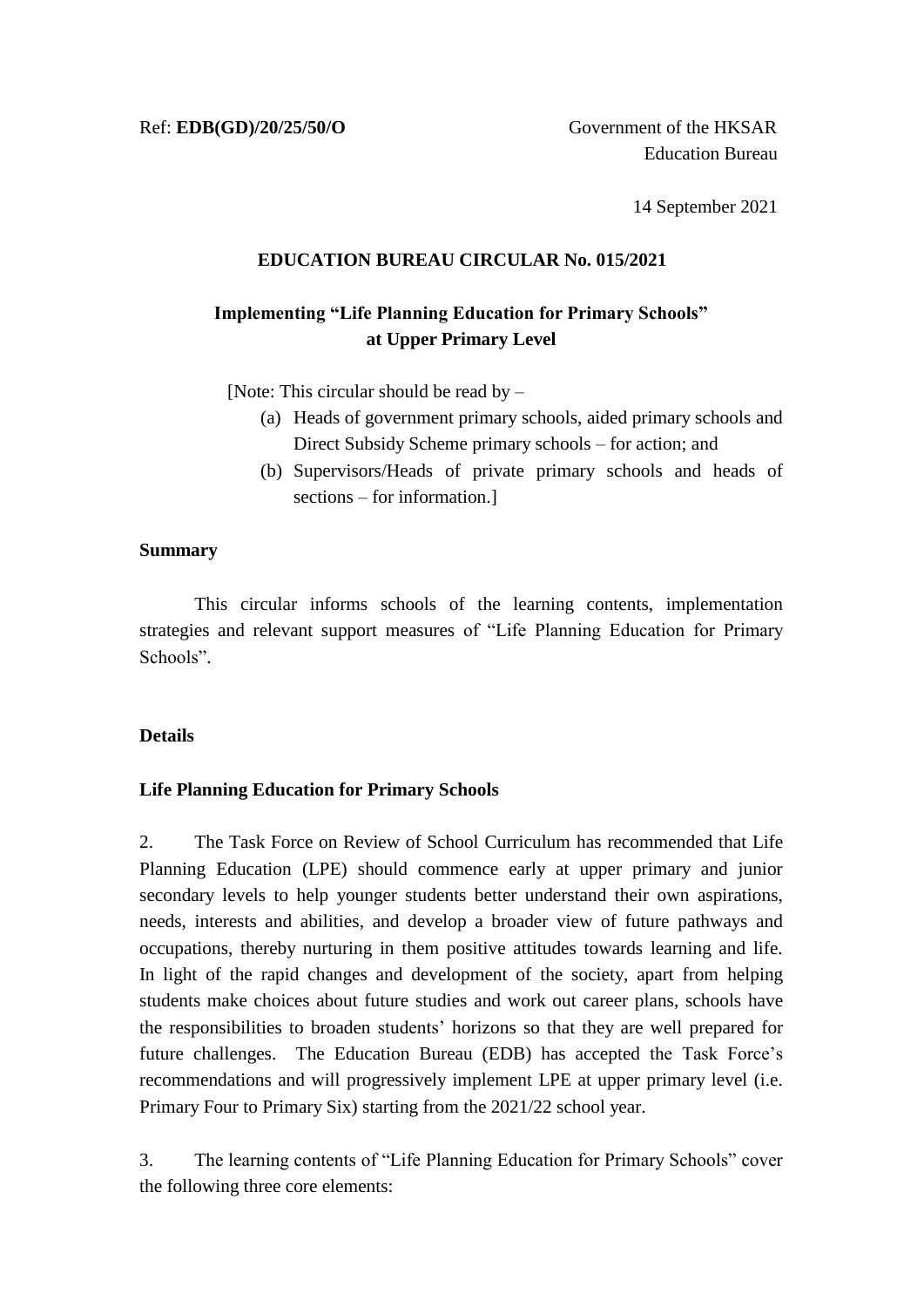- (i) **"Self-understanding and development"** through which students can understand their own self and the impact of external influences on life planning;
- (ii) **"Study pathways/career exploration"** through which students can explore the opportunities, constraints and options available for study and career development; and
- (iii) **"Planning and management of further studies"** with which students are assisted to make choices about academic progression, work out and keep to their progression plan, which will enable them to learn how to cope with changes associated with future studies and career pursuits.

4. Among the four key learning areas of the existing Personal Growth Education (PGE) at primary level, namely Personal Development, Social Development, Academic Development and Career Development, some learning elements of LPE are already covered.

# **Learning Objectives and Core Elements**

5. The EDB has reviewed the contents of Career Development under PGE when finalising the framework and learning focuses of "Life Planning Education for Primary Schools". The relevant learning contents can help students better understand their own aspirations, needs, interests and abilities. Through setting personal goals and mapping out plans, as well as sharing with family members their expectations for future, students can prepare themselves better for choices about future studies and life planning. In addition, we have included other learning contents to enhance students' awareness of occupational prejudice that arises from gender or social status stereotyping and help them develop positive values and proper attitudes towards learning and life.

6. To facilitate schools' planning of school-based LPE in a systematic manner, we have devised the "Framework of Implementation Strategies on Life Planning Education for Primary Schools", which outlines the core elements to be covered in implementing LPE at upper primary level and the recommended implementation strategies for schools' reference. This framework can be downloaded from the EDB's thematic website on "Life Planning Education for Primary Schools" [\(https://www.edb.gov.hk/en/GD/projects-services\)](https://www.edb.gov.hk/en/GD/projects-services) [Home > Teachers Related > Student Guidance and Discipline Services > Projects and Services > Life Planning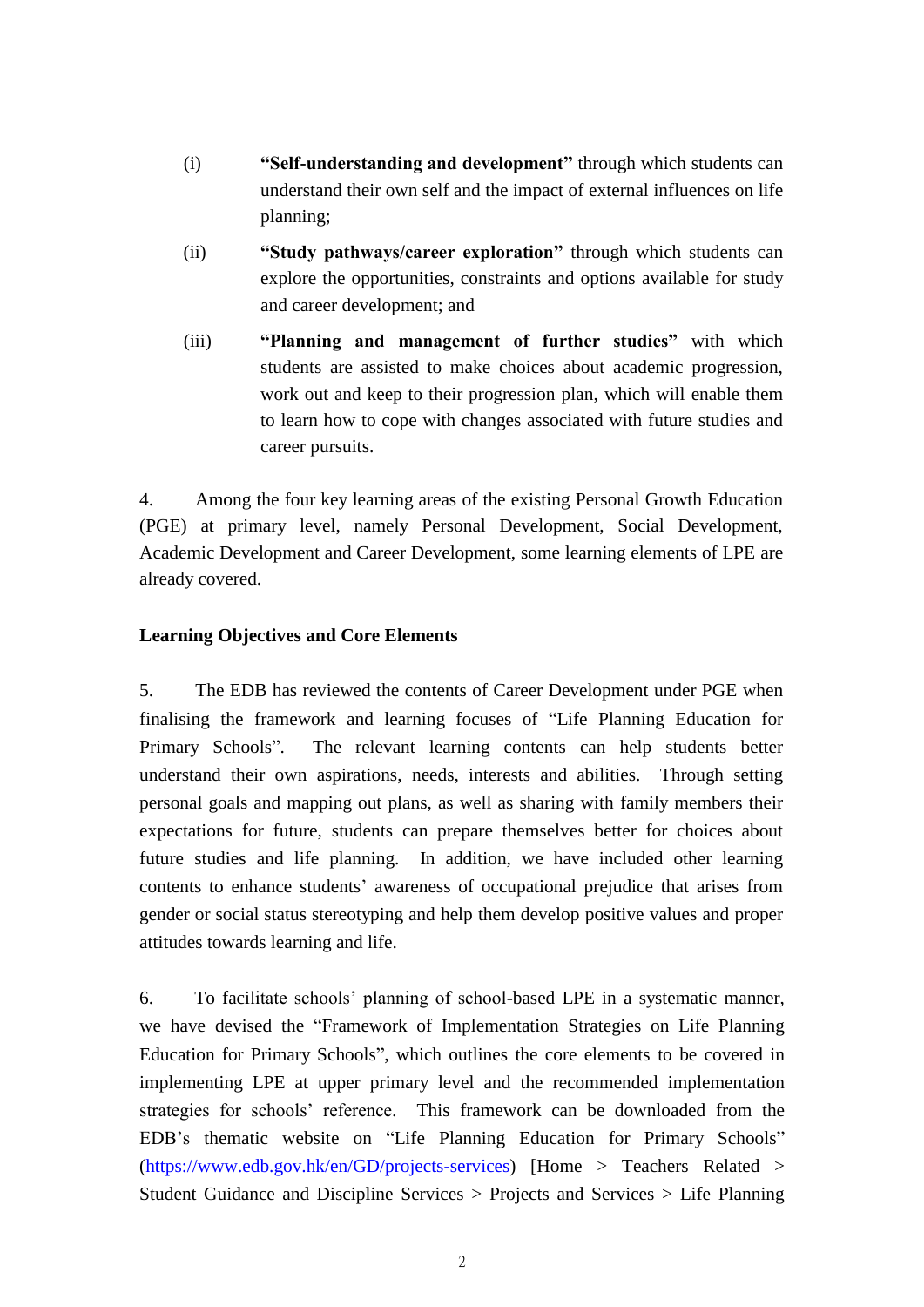Education for Primary Schools].

# **Planning and Implementation Strategies**

7. Schools are advised to build on and enhance their existing PGE and capitalise on the platform of PGE lessons. In particular, enhancements should be made to the learning focuses of Career Development, and the learning contents of different areas of PGE lessons should be enriched. Schools may also review and consolidate subject-related or cross-curricula teaching contents and activities to cover the learning elements of "Life Planning Education for Primary Schools". In terms of planning and coordination, schools may consider assigning teachers, student guidance personnel or middle managers tasked with planning and implementing PGE as coordinators to oversee the planning and implementation of "Life Planning Education for Primary Schools".

8. To support the timely implementation of "Life Planning Education in Primary Schools", on top of the "Framework of Implementation Strategies on Life Planning Education for Primary Schools", we have complied related teaching resources, now available on the EDB's thematic website on "Life Planning Education for Primary Schools", for school personnel's reference.

9. Schools may give parents an overview of LPE through meetings of Parent-Teacher Association, circulars to parents and parent education activities, etc. As for parents, they are encouraged to visit the EDB's Life Planning Information website [\(https://lifeplanning.edb.gov.hk/en/index.html\)](https://lifeplanning.edb.gov.hk/en/index.html) and participate in career exploration activities via the EDB's Business-School Partnership Programme [\(https://careerguidance.edb.hkedcity.net/en/home\)](https://careerguidance.edb.hkedcity.net/en/home) in order to gain a deeper understanding of LPE.

### **Implementation Timetable**

10. To implement school-based LPE, schools should, having regard to their school-based circumstances and needs, draw up specific details, implementation strategies and a timetable in accordance with the major learning elements and recommended implementation strategies specified in the Framework, and aim at implementing across all upper primary classes by the 2024/25 school year.

11. Schools should get prepared for the implementation of LPE in the 2021/22 school year. This includes nominating teachers or student guidance personnel to